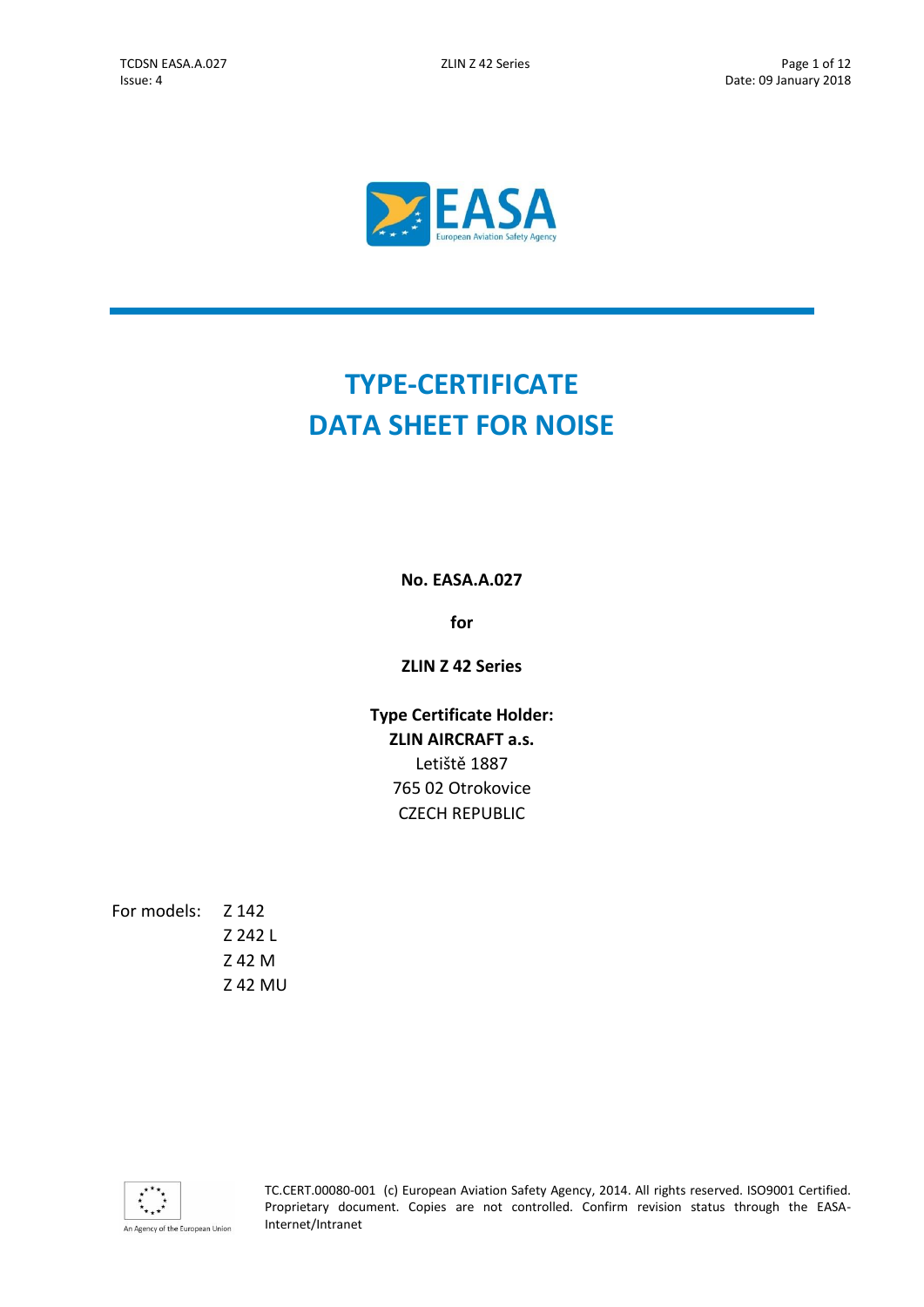## INTENTIONALLY LEFT BLANK

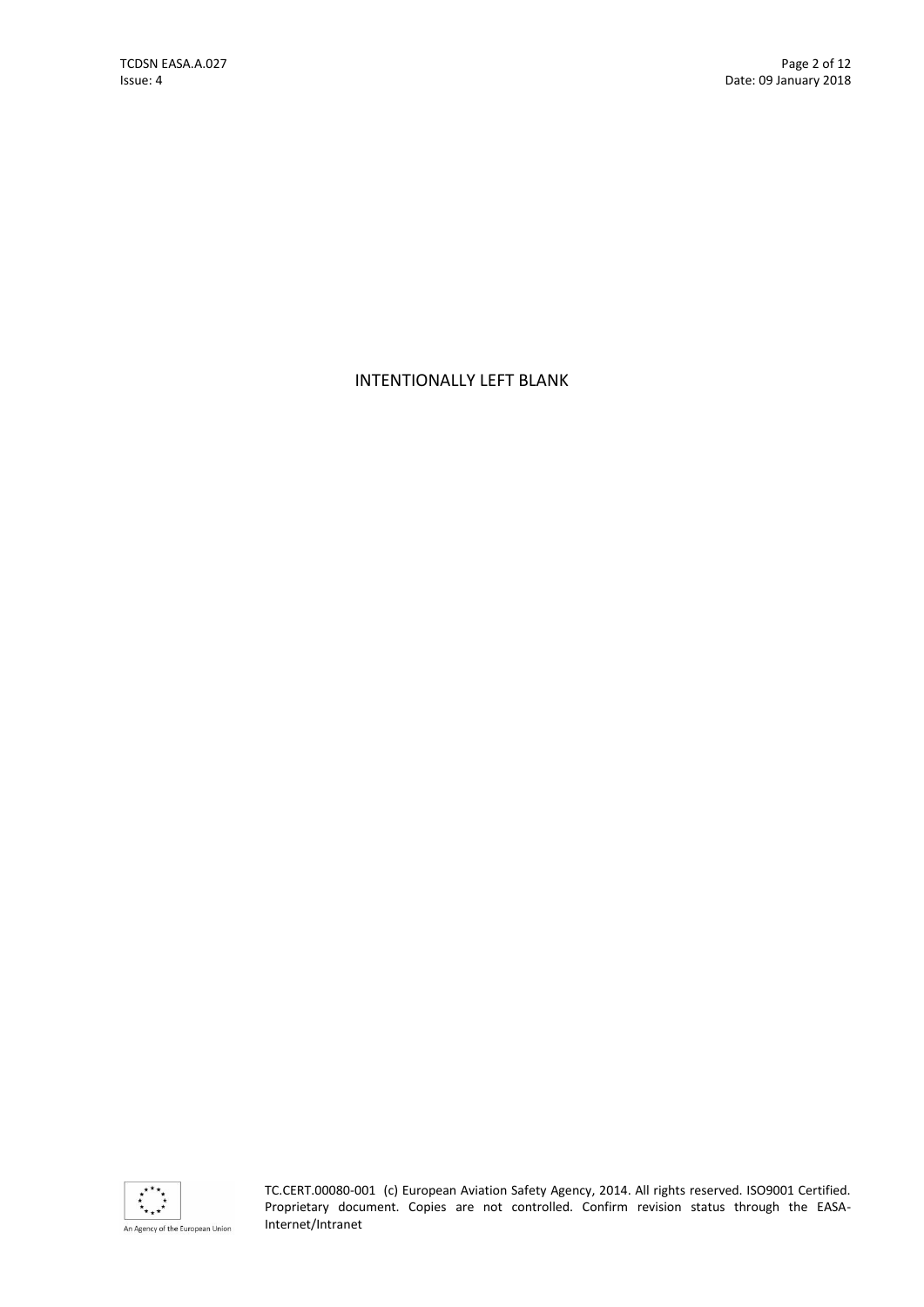| Type Certificate Holder <sup>1</sup> | <b>ZLIN AIRCRAFT a.s.</b> |                     | Aircraft Type Designation <sup>1</sup> | Z 142         |  |
|--------------------------------------|---------------------------|---------------------|----------------------------------------|---------------|--|
| Engine Manufacturer <sup>1</sup>     | LOM praha, s.p.           |                     | Engine Type Designation <sup>1</sup>   | Avia M 337 AK |  |
| Noise Certification Basis            | ICAO Annex 16, Volume I   | Edition / Amendment |                                        | Chapter $^1$  |  |

| Propeller<br>EASA |                               | Additional modifications essential to meet the | Maximum                                                           | Overflight dB(A)          |           |       |                    |
|-------------------|-------------------------------|------------------------------------------------|-------------------------------------------------------------------|---------------------------|-----------|-------|--------------------|
| Record No.        | Manufacturer <sup>1</sup>     | Propeller Type<br>Designation $1$              | requirements or needed to attain the certificated<br>noise levels | Take-off<br>mass $1$ (kg) | Level $1$ | Limit | See<br><b>Note</b> |
| C4879             | <b>Avia Propeller</b><br>Ltd. | <b>V 500 A</b>                                 | none                                                              | 1,090                     | 72.4      | 74.5  |                    |

1

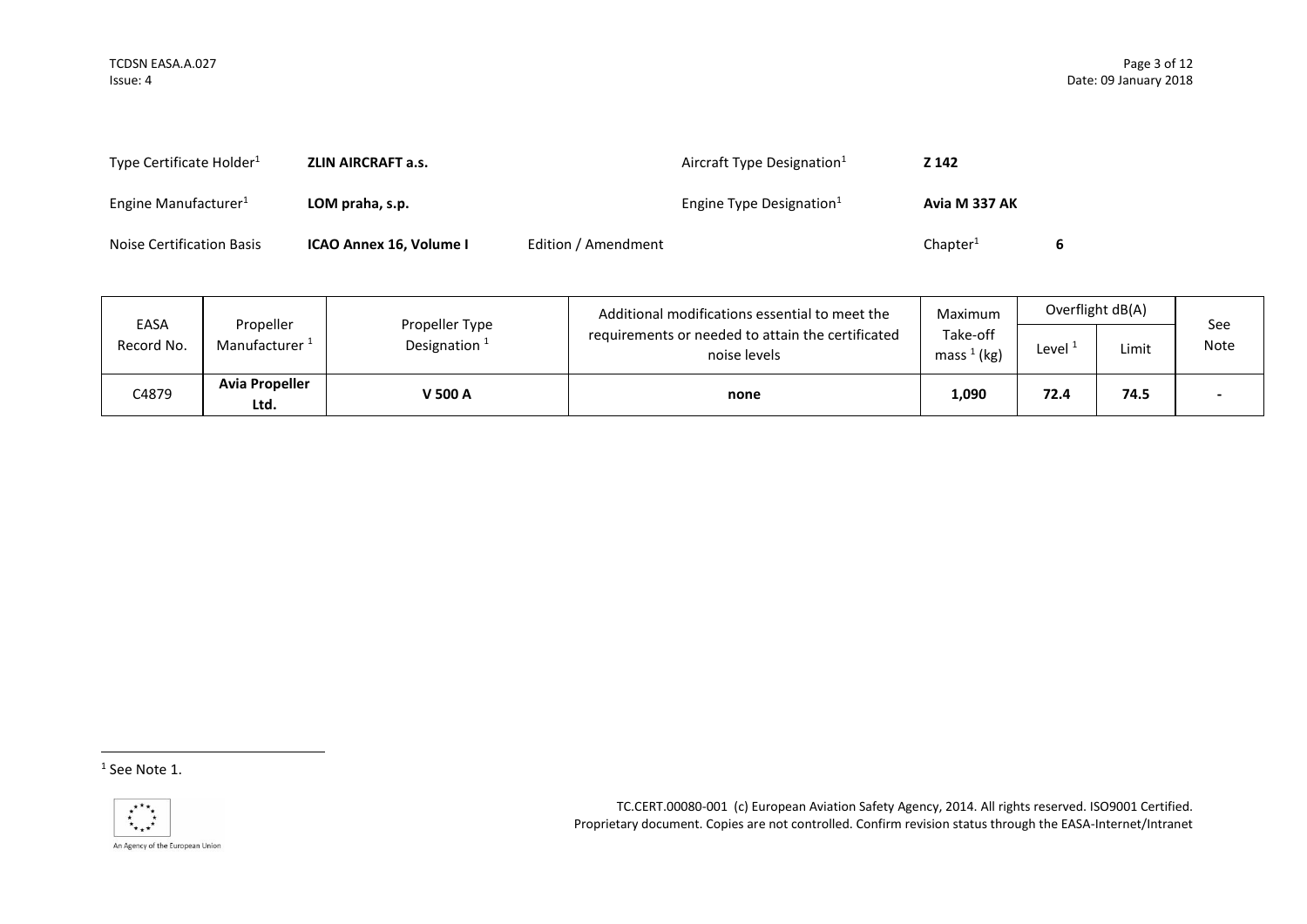| Type Certificate Holder <sup>1</sup> | <b>ZLIN AIRCRAFT a.s.</b>        |                     | Aircraft Type Designation <sup>1</sup> | Z 142                |            |
|--------------------------------------|----------------------------------|---------------------|----------------------------------------|----------------------|------------|
| Engine Manufacturer <sup>1</sup>     | <b>GE Aviation Czech, s.r.o.</b> |                     | Engine Type Designation <sup>1</sup>   | <b>M 337 AK</b>      |            |
| Noise Certification Basis            | ICAO Annex 16, Volume I          | Edition / Amendment |                                        | Chapter <sup>1</sup> | 10 (10.4a) |

|                    |                                        |                                   | Additional modifications essential to meet the                    | Maximum                  |       | Take-off dB(A) |                    |
|--------------------|----------------------------------------|-----------------------------------|-------------------------------------------------------------------|--------------------------|-------|----------------|--------------------|
| EASA<br>Record No. | Propeller<br>Manufacturer <sup>1</sup> | Propeller Type<br>Designation $1$ | requirements or needed to attain the certificated<br>noise levels | Take-off<br>$mass1$ (kg) | Level | Limit          | See<br><b>Note</b> |
| C <sub>98</sub>    | Avia Propeller<br>Ltd.                 | <b>V 500 A</b>                    | none                                                              | 1,090                    | 82.3  | 84.5           |                    |

1



TC.CERT.00080-001 (c) European Aviation Safety Agency, 2014. All rights reserved. ISO9001 Certified. Proprietary document. Copies are not controlled. Confirm revision status through the EASA-Internet/Intranet

An Agency of the European Union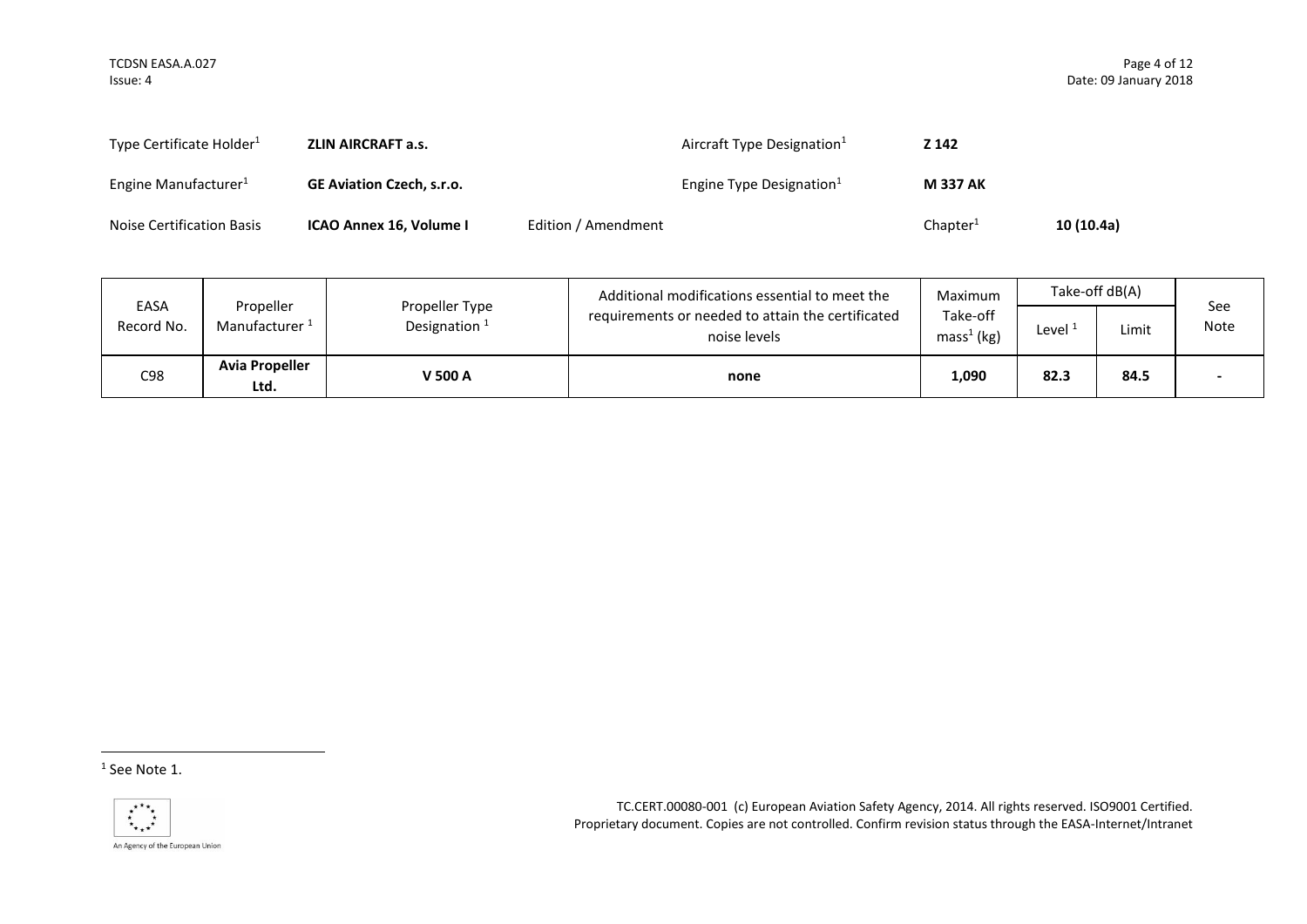| Type Certificate Holder <sup>1</sup> | <b>ZLIN AIRCRAFT a.s.</b> |                     | Aircraft Type Designation <sup>1</sup> | Z 242 L              |            |
|--------------------------------------|---------------------------|---------------------|----------------------------------------|----------------------|------------|
| Engine Manufacturer <sup>1</sup>     | Lycoming                  |                     | Engine Type Designation $1$            | AEIO-360-A1B6        |            |
| Noise Certification Basis            | ICAO Annex 16, Volume I   | Edition / Amendment |                                        | Chapter <sup>1</sup> | 10 (10.4a) |

| EASA<br>Propeller |                           |                                            | Additional modifications essential to meet the                    | Maximum                  | Take-off dB(A) |       | See            |
|-------------------|---------------------------|--------------------------------------------|-------------------------------------------------------------------|--------------------------|----------------|-------|----------------|
| Record No.        | Manufacturer <sup>1</sup> | Propeller Type<br>Designation <sup>1</sup> | requirements or needed to attain the certificated<br>noise levels | Take-off<br>$mass1$ (kg) | Level $1$      | Limit | Note           |
| C13072            | Hartzell                  | <b>HC-C3YR-4BF/FC6890</b>                  | none                                                              | 1,090                    | 80.6           | 84.5  | $\overline{2}$ |
|                   | Propeller Inc.            |                                            |                                                                   |                          |                |       |                |
|                   | <b>MT-Propeller</b>       |                                            |                                                                   |                          |                |       |                |
| C <sub>182</sub>  | Entwicklung               | MTV-9-B-C/C-188-18a                        | none                                                              | 1,090                    | 80.6           | 84.5  | $\overline{2}$ |
|                   | GmbH                      |                                            |                                                                   |                          |                |       |                |
| C13073            | Hartzell                  |                                            |                                                                   |                          |                | 83.5  | $\overline{2}$ |
|                   | Propeller Inc.            | <b>HC-C3YR-4BF/FC6890</b>                  | none                                                              | 1,020                    | 80.6           |       |                |
|                   | <b>MT-Propeller</b>       |                                            |                                                                   |                          |                |       |                |
| C13075            | Entwicklung               | MTV-9-B-C/C-188-18a                        | none                                                              | 1,020                    | 80.6           | 83.5  | $\overline{2}$ |
|                   | GmbH                      |                                            |                                                                   |                          |                |       |                |

1

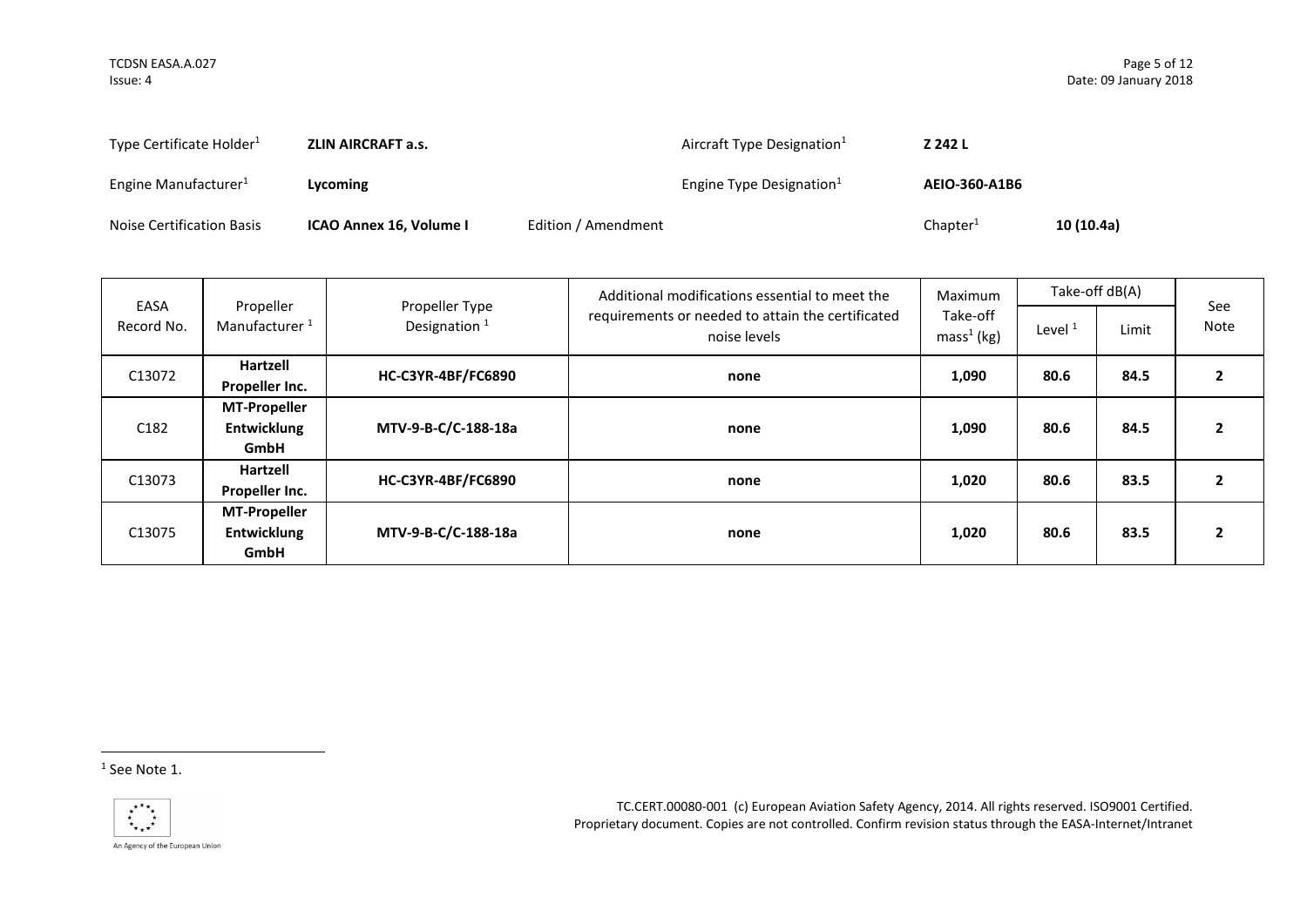| Type Certificate Holder    | <b>ZLIN AIRCRAFT a.s.</b> |                     | Aircraft Type Designation | Z 242 L              |
|----------------------------|---------------------------|---------------------|---------------------------|----------------------|
| <b>Engine Manufacturer</b> | Lycoming                  |                     | Engine Type Designation   | <b>AEIO-360-A1B6</b> |
| Noise Certification Basis  | ICAO Annex 16, Volume I   | Edition / Amendment |                           | Chapter              |

| EASA<br>Propeller                    |                     |                               | Additional modifications essential to meet the                    | Maximum               | Take-off dB(A) |          | See  |
|--------------------------------------|---------------------|-------------------------------|-------------------------------------------------------------------|-----------------------|----------------|----------|------|
| Record No.                           | Manufacturer        | Propeller Type<br>Designation | requirements or needed to attain the certificated<br>noise levels | Take-off<br>mass (kg) | Level          | Limit    | Note |
| Hartzell<br>C13074<br>Propeller Inc. |                     | <b>HC-C3YR-4BF/FC6890</b>     |                                                                   | 970                   |                |          |      |
|                                      |                     | none                          |                                                                   |                       |                | <b>L</b> |      |
|                                      | <b>MT-Propeller</b> |                               |                                                                   |                       |                |          |      |
| C13076                               | <b>Entwicklung</b>  | MTV-9-B-C/C-188-18a           | none                                                              | 970                   |                |          |      |
|                                      | GmbH                |                               |                                                                   |                       |                |          |      |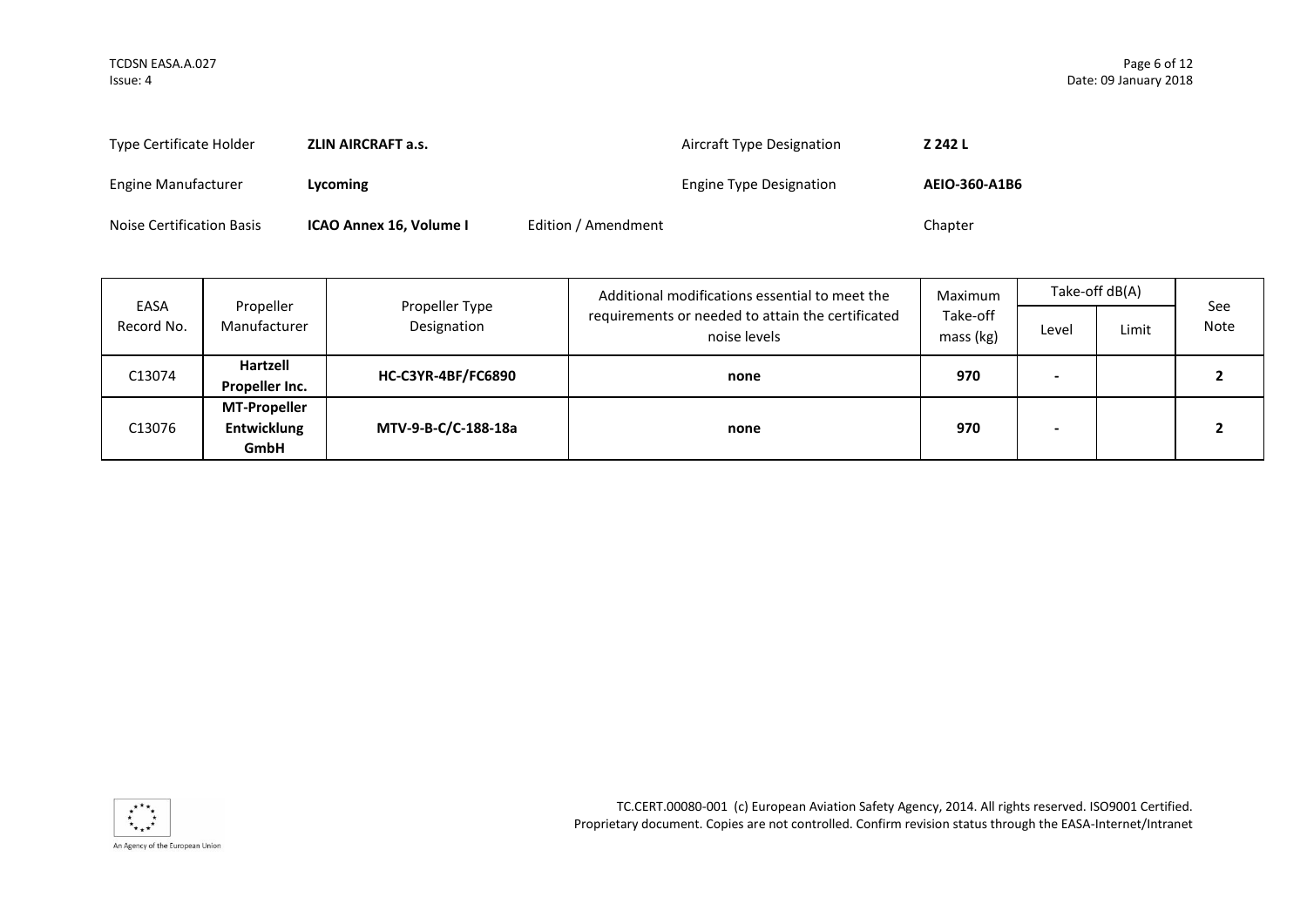| Type Certificate Holder <sup>1</sup> | <b>ZLIN AIRCRAFT a.s.</b> |                     | Aircraft Type Designation <sup>1</sup> | Z 42 M               |   |
|--------------------------------------|---------------------------|---------------------|----------------------------------------|----------------------|---|
| Engine Manufacturer <sup>1</sup>     | LOM praha, s.p.           |                     | Engine Type Designation $1$            | Avia M 137 AZ        |   |
| Noise Certification Basis            | ICAO Annex 16, Volume I   | Edition / Amendment |                                        | Chapter <sup>1</sup> | 6 |

| EASA       |                                        | Additional modifications essential to meet the | Maximum                                                           | Overflight dB(A)             |                    |       |                          |
|------------|----------------------------------------|------------------------------------------------|-------------------------------------------------------------------|------------------------------|--------------------|-------|--------------------------|
| Record No. | Propeller<br>Manufacturer <sup>1</sup> | Propeller Type<br>Designation $1$              | requirements or needed to attain the certificated<br>noise levels | Take-off<br>$1$ (kg)<br>mass | Level <sup>:</sup> | Limit | See<br>Note              |
| C96        | <b>Avia Propeller</b><br>Ltd.          | <b>V 503 A</b>                                 | none                                                              | 970                          | 71.1               | 72.9  | $\overline{\phantom{a}}$ |

1



TC.CERT.00080-001 (c) European Aviation Safety Agency, 2014. All rights reserved. ISO9001 Certified. Proprietary document. Copies are not controlled. Confirm revision status through the EASA-Internet/Intranet

An Agency of the European Union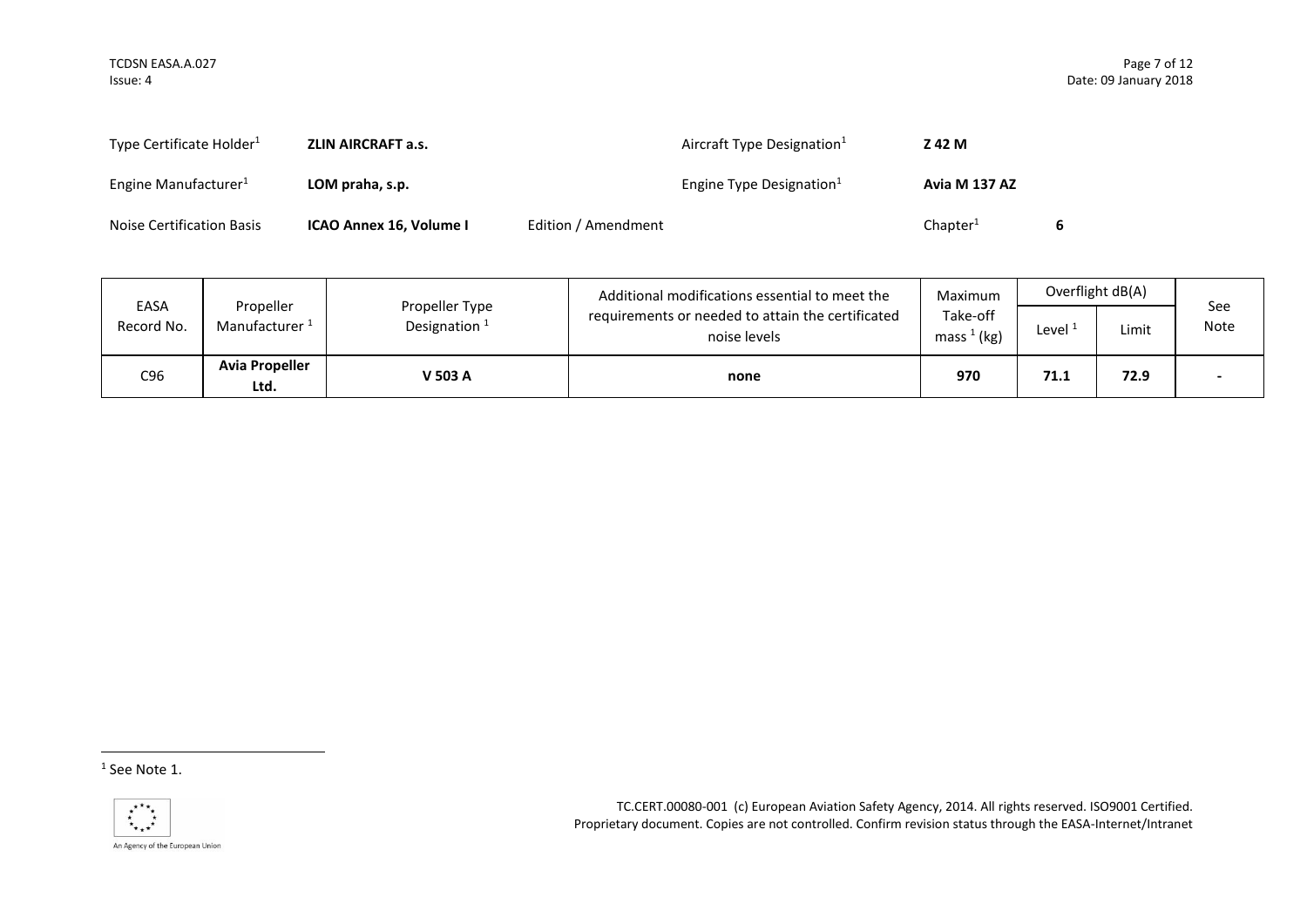| Type Certificate Holder    | <b>ZLIN AIRCRAFT a.s.</b> |                     | Aircraft Type Designation      | Z 42 M        |
|----------------------------|---------------------------|---------------------|--------------------------------|---------------|
| <b>Engine Manufacturer</b> | LOM praha, s.p.           |                     | <b>Engine Type Designation</b> | Avia M 137 AZ |
| Noise Certification Basis  | ICAO Annex 16, Volume I   | Edition / Amendment |                                | Chapter       |

|                    |                               |                               | Additional modifications essential to meet the                    | Maximum               |       | Take-off dB(A) |             |
|--------------------|-------------------------------|-------------------------------|-------------------------------------------------------------------|-----------------------|-------|----------------|-------------|
| EASA<br>Record No. | Propeller<br>Manufacturer     | Propeller Type<br>Designation | requirements or needed to attain the certificated<br>noise levels | Take-off<br>mass (kg) | Level | Limit          | See<br>Note |
| C92                | <b>Avia Propeller</b><br>Ltd. | <b>V 503 A</b>                | none                                                              | 920                   |       |                |             |

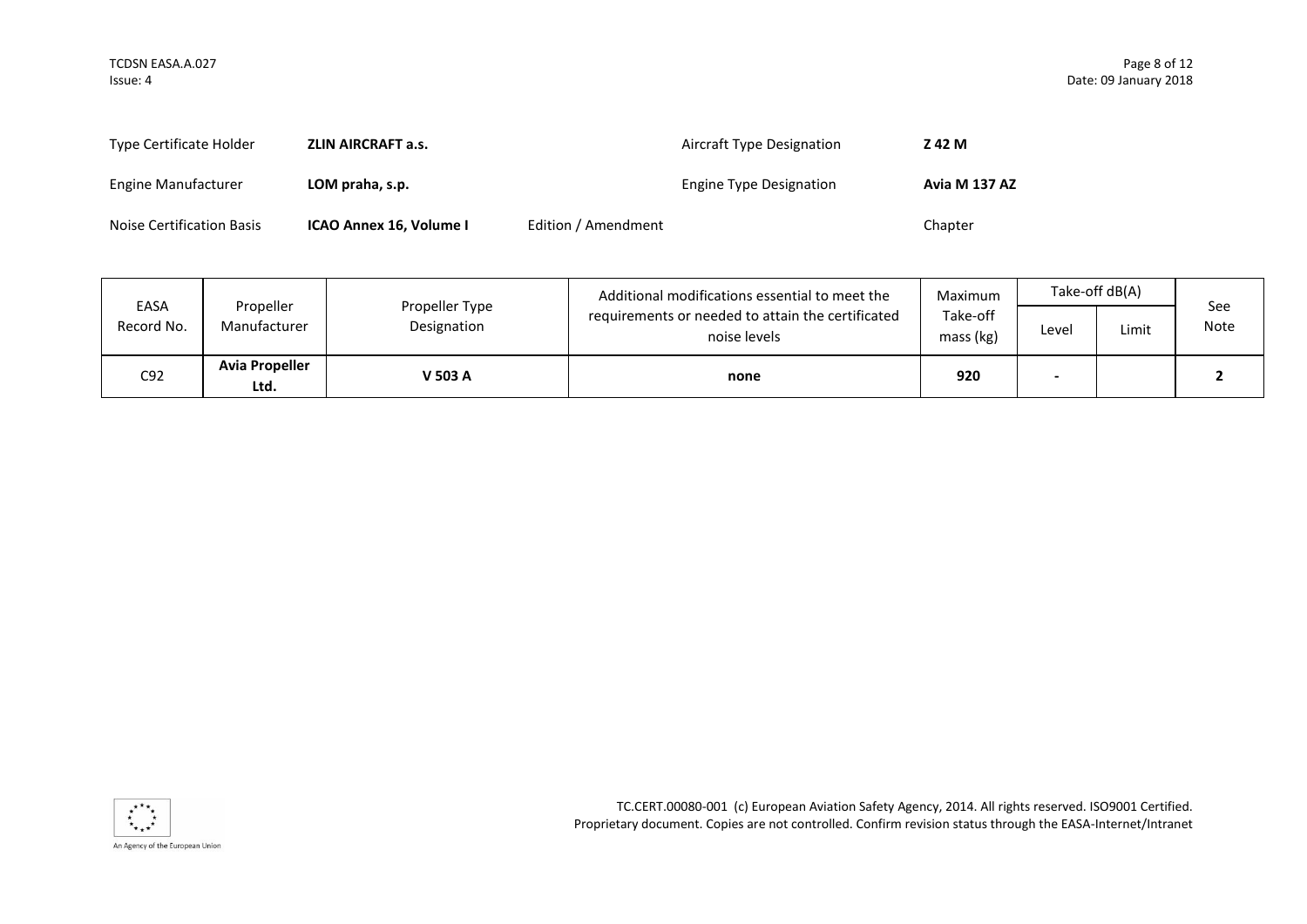| Type Certificate Holder <sup>1</sup> | <b>ZLIN AIRCRAFT a.s.</b> |                     | Aircraft Type Designation <sup>1</sup> | <b>Z 42 MU</b>       |  |
|--------------------------------------|---------------------------|---------------------|----------------------------------------|----------------------|--|
| Engine Manufacturer <sup>1</sup>     | LOM praha, s.p.           |                     | Engine Type Designation <sup>1</sup>   | M 137 A              |  |
| Noise Certification Basis            | ICAO Annex 16, Volume I   | Edition / Amendment |                                        | Chapter <sup>1</sup> |  |

|                 | EASA<br>Propeller<br>Propeller Type<br>Designation <sup>1</sup><br>Manufacturer <sup>1</sup><br>Record No. |                                                                   | Additional modifications essential to meet the | Maximum | Overflight dB(A) |      | See<br>Note |
|-----------------|------------------------------------------------------------------------------------------------------------|-------------------------------------------------------------------|------------------------------------------------|---------|------------------|------|-------------|
|                 |                                                                                                            | requirements or needed to attain the certificated<br>noise levels | Take-off<br>mass $1$ (kg)                      | Level   | Limit            |      |             |
| C91             | <b>Avia Propeller</b><br>Ltd.                                                                              | V 503 A                                                           | none                                           | 970     | 71.1             | 72.9 |             |
| C <sub>90</sub> | <b>Avia Propeller</b><br>Ltd.                                                                              | V 503 A                                                           | none                                           | 920     | 70.0             | 72.3 | -           |

1

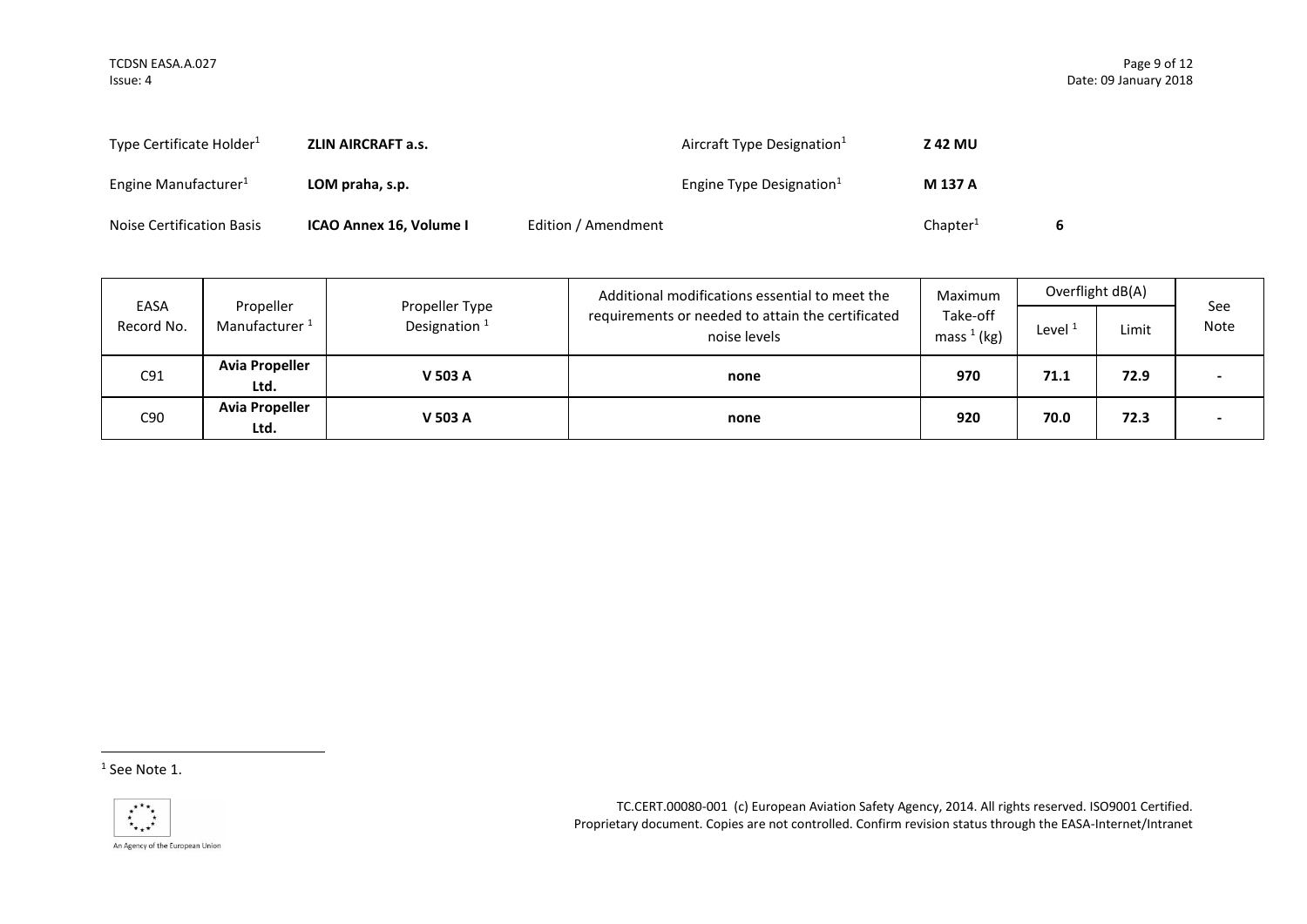| Type Certificate Holder <sup>1</sup> | <b>ZLIN AIRCRAFT a.s.</b> |                     | Aircraft Type Designation <sup>1</sup> | <b>Z 42 MU</b>       |  |
|--------------------------------------|---------------------------|---------------------|----------------------------------------|----------------------|--|
| Engine Manufacturer <sup>1</sup>     | LOM praha, s.p.           |                     | Engine Type Designation $1$            | M 137 AZ             |  |
| Noise Certification Basis            | ICAO Annex 16, Volume I   | Edition / Amendment |                                        | Chapter <sup>1</sup> |  |

|            | EASA<br>Propeller<br>Propeller Type<br>Designation <sup>1</sup><br>Manufacturer <sup>1</sup> | Additional modifications essential to meet the                    | Maximum<br>Take-off<br>mass $1$ (kg) | Overflight dB(A) |       |             |   |
|------------|----------------------------------------------------------------------------------------------|-------------------------------------------------------------------|--------------------------------------|------------------|-------|-------------|---|
| Record No. |                                                                                              | requirements or needed to attain the certificated<br>noise levels |                                      | Level            | Limit | See<br>Note |   |
| C88        | <b>Avia Propeller</b><br>Ltd.                                                                | V 503 A                                                           | none                                 | 970              | 71.1  | 72.9        |   |
| C87        | <b>Avia Propeller</b><br>Ltd.                                                                | V 503 A                                                           | none                                 | 920              | 70.0  | 72.3        | - |

1

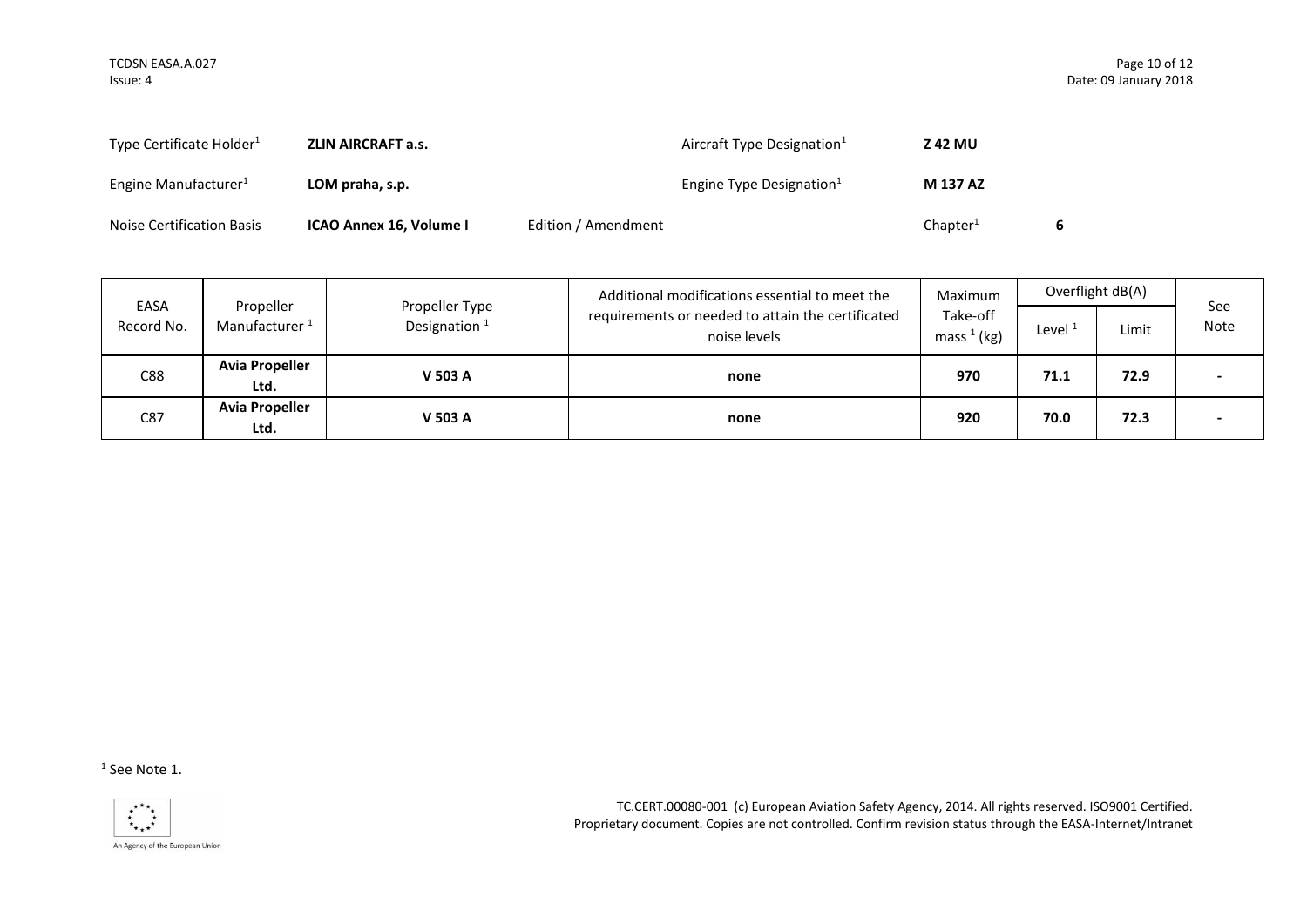### **TCDSN EASA.A.027 Notes**

- 1. Items so marked shall be included on EASA Form 45.
- 2. This aircraft type conforms with the provisions of Article 6.1 of Regulation 216/2008 without the need to comply with the Standards of ICAO Annex 16, Volume I, by virtue of being specifically designed for aerobatic purposes.